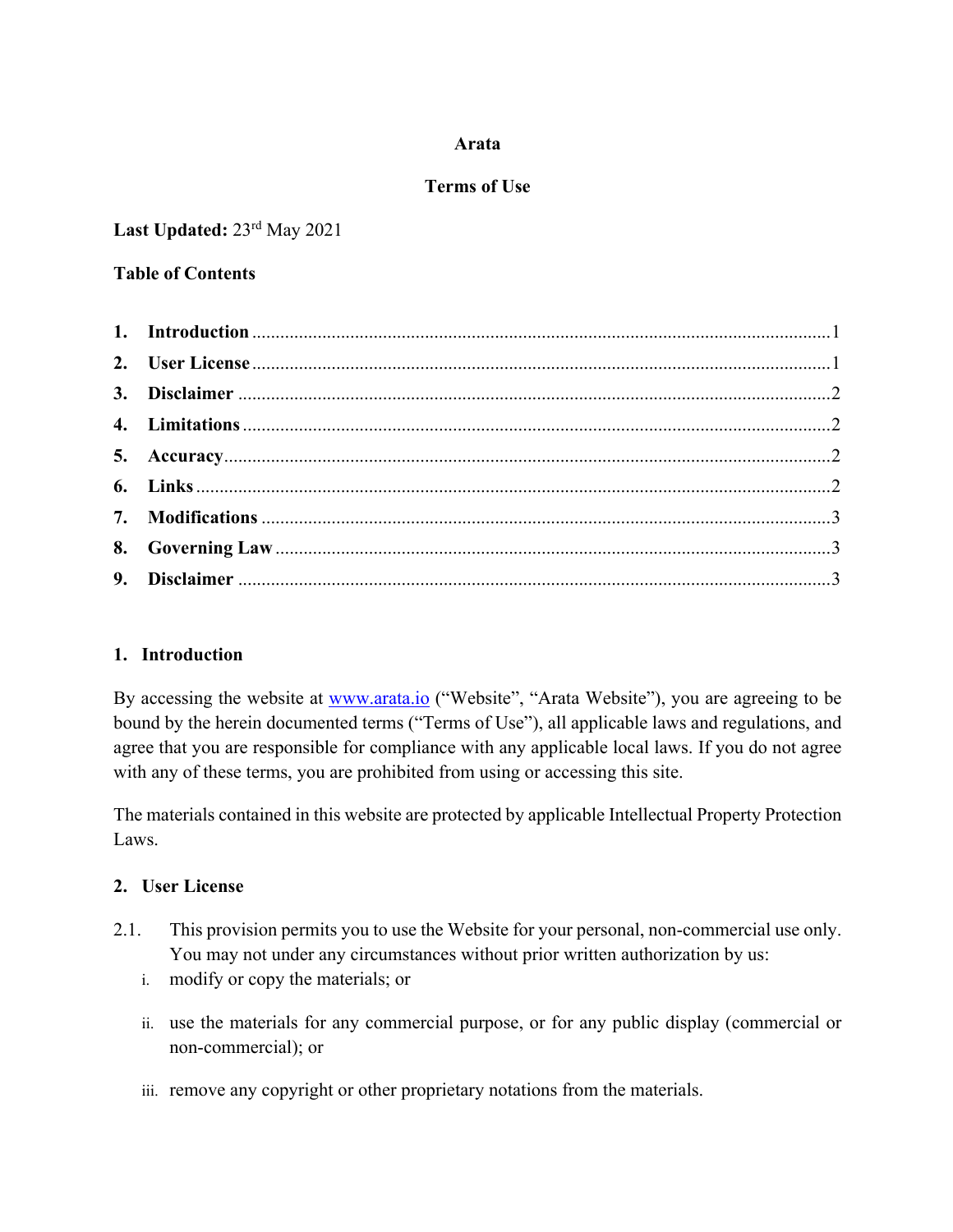- 2.2. This license shall automatically terminate if you violate any of the restrictions mentioned herein this documentation, and may be terminated by Arata at any time.
- 2.3. Upon termination of this license, you must destroy any materials in your possession whether in electronic or printed format.

# **3. Disclaimer**

- 3.1.All textual, graphical, visual, and auditory materials uploaded on www.arata.io or any Social Media platforms are provided on an *'as is'* basis.
- 3.2.We make no warranties, expressed or implied, and hereby disclaim and negate all other warranties including, without limitation, implied warranties or conditions of merchantability, fitness for a particular purpose, or non-infringement of intellectual property or other violation of rights.
- 3.3.We do not warrant or make any representations concerning the accuracy, likely results, or reliability of the use of the materials on its website or otherwise relating to such materials or on any sites linked to this site.

#### **4. Limitations**

In no event shall Arata or its sub-contractors, members, partners, employees and agents be liable for any damages (including, without limitation, damages for loss of data or profit, or due to business interruption) arising out of the use or inability to use the materials on this website, even if Arata or a Arata authorized representative has been notified orally or in writing of the possibility of such damage. Because some jurisdictions do not allow limitations on implied warranties, or limitations of liability for consequential or incidental damages, these limitations may not apply to you.

# **5. Accuracy**

- 5.1.The materials appearing on the Website could include technical, typographical, or photographic errors.
- 5.2.We do not warrant that any of the materials on the Website are accurate, complete or current.
- 5.3.We may make changes to the materials contained on the Website at any time with or without a verbal or non-verbal notice to anyone.

# **6. Links**

6.1.We have not reviewed all of the sites linked to the Website and are not responsible for the contents of any such linked site.